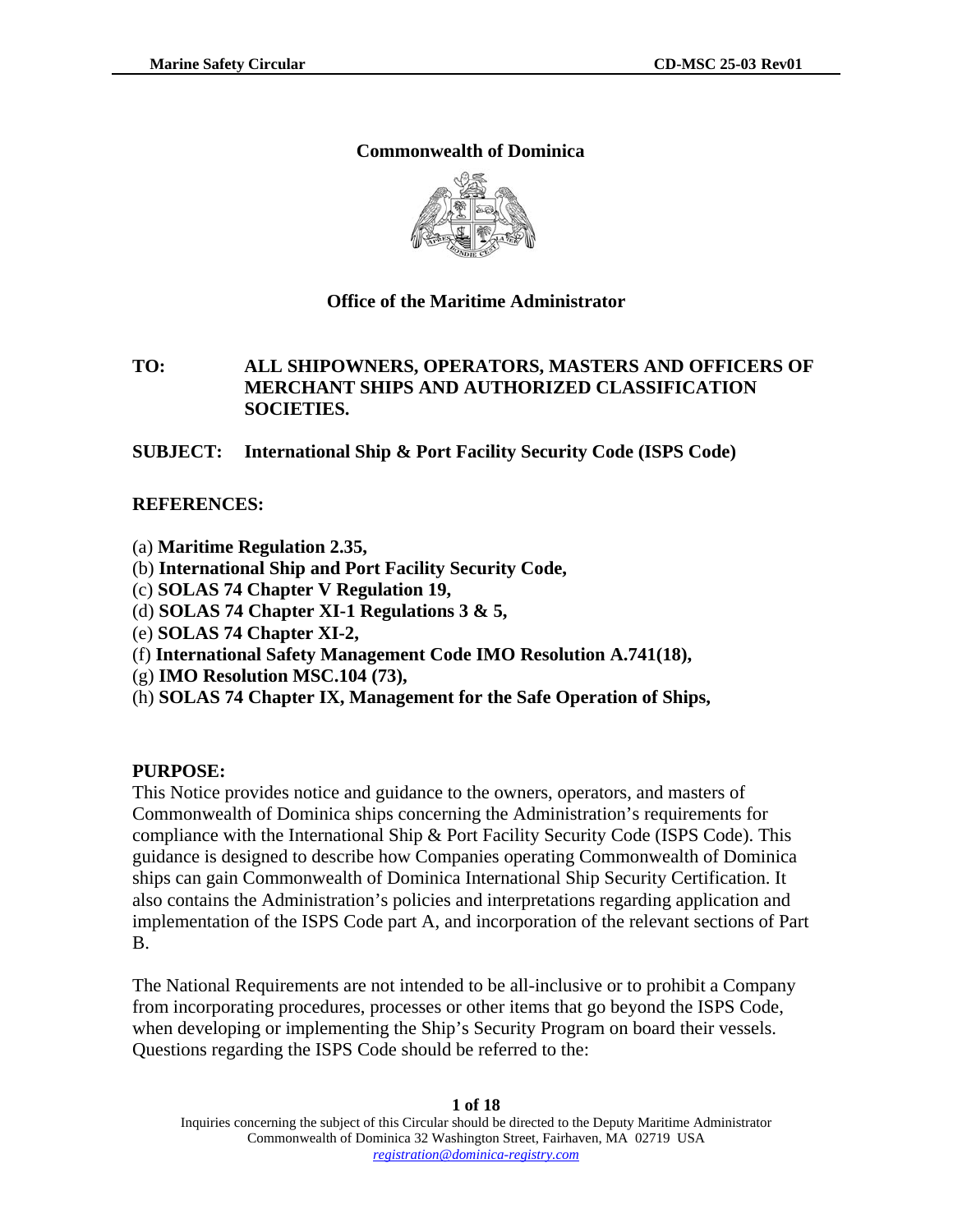Commonwealth of Dominica Maritime Administration Office of the Deputy Administrator for Maritime Affairs 32 Washington Street Fairhaven, Massachusetts 02719 e-mail: edawicki@dominica-registry.com

# **1. APPLICABILITY:**

This Notice is applicable to the following Commonwealth of Dominica ships engaged on international voyages:

- Passenger ships, including high-speed passenger craft;
- Cargo Ships, including high speed craft, of 500 Gross tonnage and Upwards;
- Cargo Ships, including high speed craft, of 100 Gross tonnage and Upwards traveling to US waters;
- Self Propelled Mobile offshore drilling units.

Where applicable specific equipment requirements for specific classes or types of ships are spelled out elsewhere in these instructions:

## **2. DEFINITIONS:**

Definitions have been taken from the ISPS Code Part A, Paragraph 2 and SOLAS Chapter XI-2, Regulation 1. Where necessary, Commonwealth of Dominica interpretations have been added in *italic*s.

## **2.1 Administration:**

The Office of Deputy Administrator for Maritime Affairs Commonwealth of Dominica 32 Washington Street Fairhaven, Massachusetts 02719

# **2.2 Company:**

The owner of the ship, or the organization, or person such as the Manager, or the Bareboat Charterer, assuming the responsibility for operation of the ship from the ship owner, and when assuming such responsibility has agreed *in writing* to take over all the duties and responsibilities imposed by the ISM Code. Companies are urged to use the Commonwealth of Dominica Maritime Registry ISPS Code Ship Assessment Template and the Ship Security Plan Template for a streamlined certification process. Companies using other systems may find delays if the plans are not formatted to the CODMR standards.

## **2.3 Commonwealth of Dominica Security Auditor:**

**2 of 18** 

Inquiries concerning the subject of this Circular should be directed to the Deputy Maritime Administrator Commonwealth of Dominica 32 Washington Street, Fairhaven, MA 02719 USA *registration@dominica-registry.com* Ì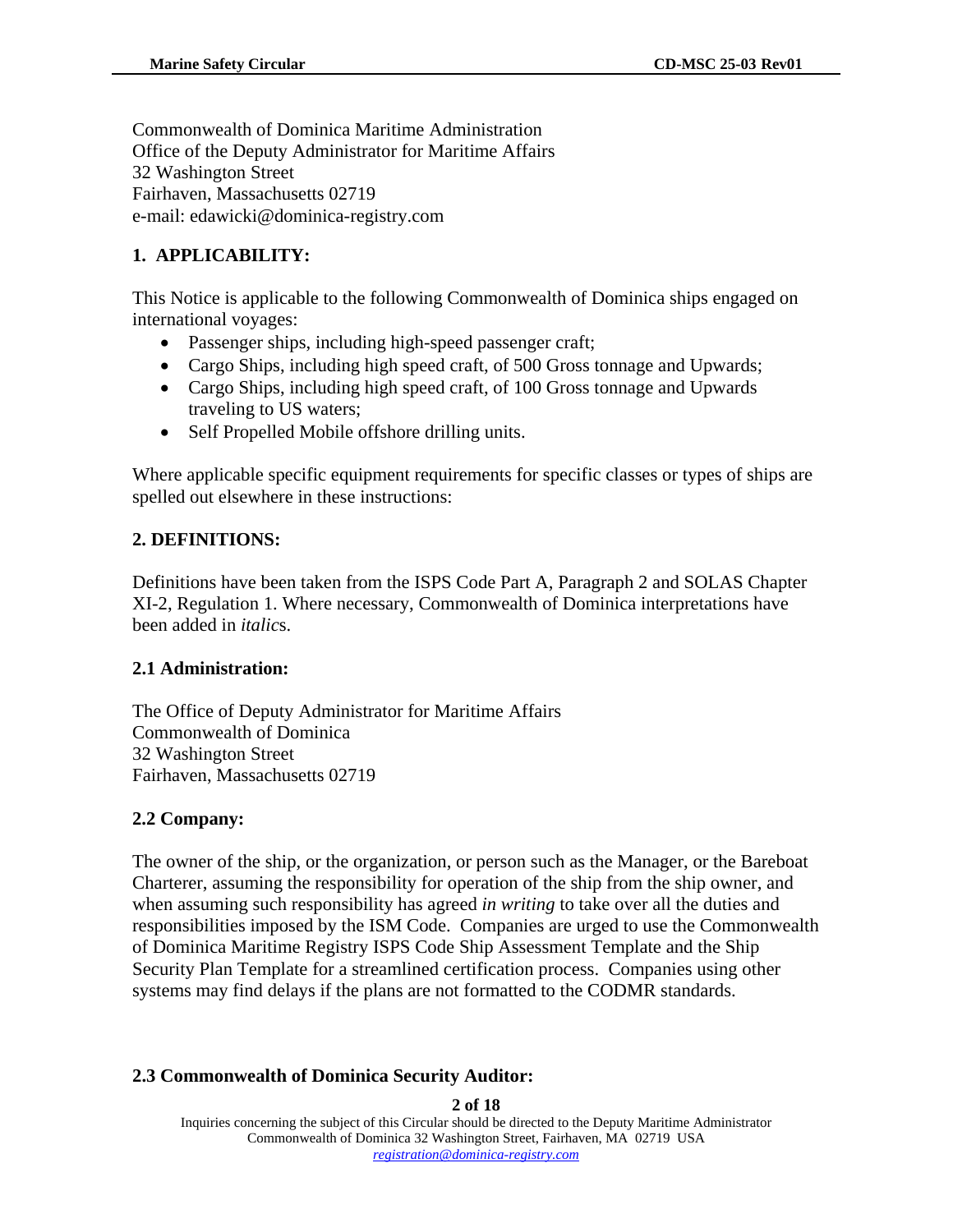A Commonwealth of Dominica Nautical inspector who has been trained as a security auditor and appointed by the Administration to conduct security verifications of Commonwealth of Dominica flag ships. The Commonwealth of Dominica security auditor will be issued an identification card stating the Inspector is qualified to perform security verifications on behalf of the Administration.

# **2.4 Recognized Security Organization (RSO**)**:**

An *IACS member Classification Society, or Maritime Institute* with appropriate expertise in security matters and with appropriate knowledge of ship and port operations authorized *by the Administration* to carry out security verifications and certification of *Commonwealth of Dominica ships.* Dominica Regional offices have approved auditors throughout the world.

## **2.5 Security Consultants:**

Organizations, which may perform threat assessments, vulnerability assessments, develop security plans and/or provide training to CSOs and SSOs.

## **2.6 Port Facility Security Officer (PFSO**):

The person designated as responsible for the development, implementation, revision and maintenance of the port facility security plan and for liaison with ship security officer and company security officer.

# **2.7 Company Security Officer (CSO**)**:**

The person designated by the Company for ensuring that a Ship Security Assessment is a carried out; that the ship security plan is developed, submitted for approval and thereafter implemented and maintained and for liaison with the port facility security officer, ship security officer and the *Administration.* 

# **2.8 Ship Security Officer (SSO**)**:**

A *senior officer* on board the ship, *who if not the Maste*r, is accountable to the master and designated by the Company as responsible for the security of the ship, including implementation and maintenance of the ship security plan and for liaison with the company security officer, port facility security Officer and the *Administratio*n.

# **2.9 Security Level 1:**

The level for which the minimum appropriate protective security measures shall be maintained at all times.

# **2.10 Security Level 2:**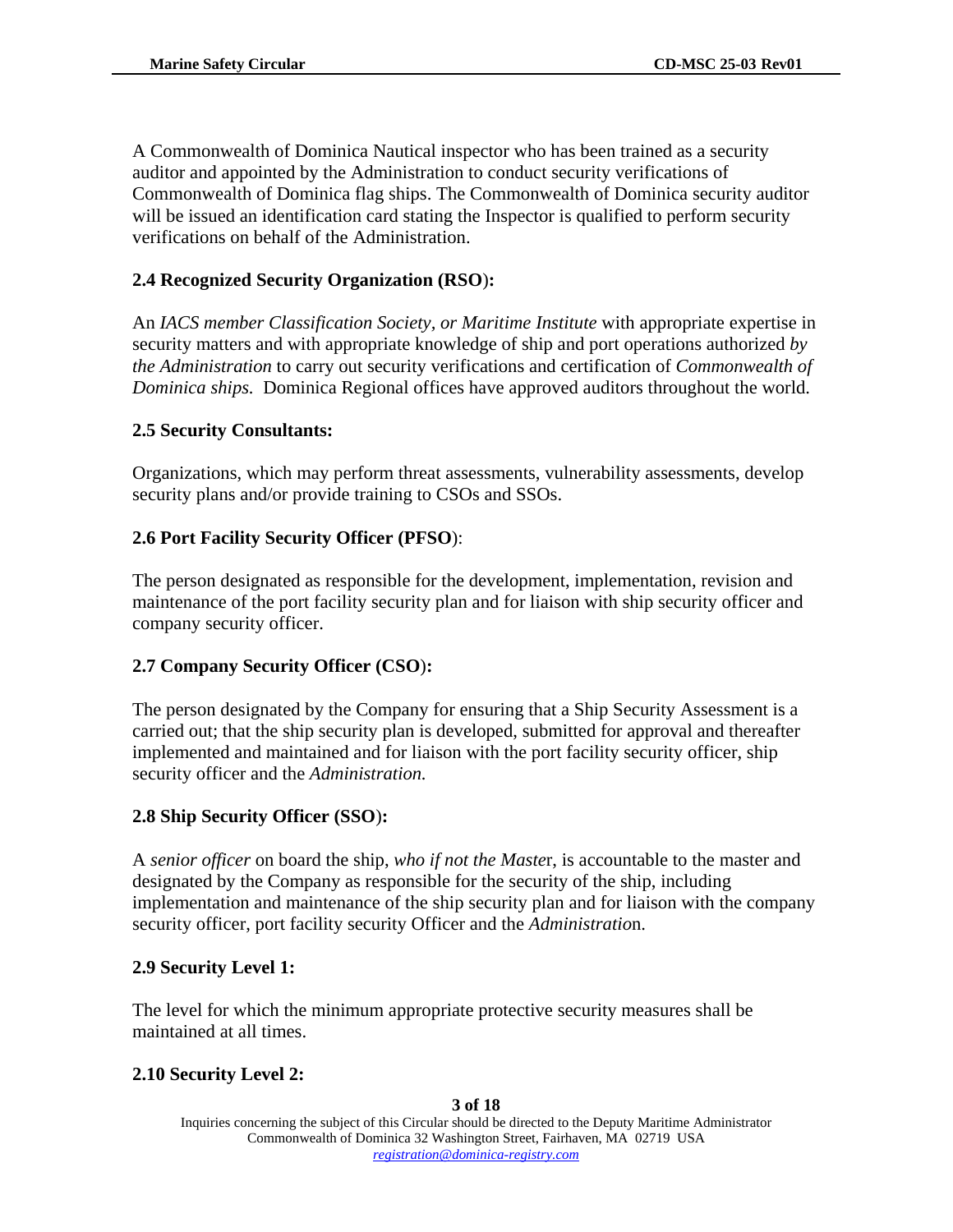The level for appropriate additional protective security measures shall be maintained for a period of time as a result of a heightened risk of security incident.

## **2.11 Security Level 3:**

The level for which further specific protective security measures shall be maintained for a limited period of time when a security incident is probable or imminent, although it may not be possible to identify the specific target.

## **2.12 Ship Security Assessment** *or Security Assessmen*t**:**

 A process of defining the threats, and examining the ship's vulnerability to attack in order to design an effective security plan.

## **2.13 Ship Security Pla**n**:**

A plan developed *for each vessel in the fleet* by a competent Company Security Officer or a security consultant to ensure the application of measures on board the ship designated to protect persons on board, cargo, cargo transport units, ship's stores or ship from risks of a security incident.

## **2.14 Verificatio**n**:**

Evaluation of the Security Plan implementation on board a Ship by Commonwealth of Dominica security auditor or by RSO to determine compliance with the ISPS Code.

# **3. COMPLIANCE GUIDANCE:**

**3.1** Compliance with the Code will become mandatory on 1 July 2004. By this date every ship to which the Code applies must have:

- A Company Security Officer;
- A Ship Security Officer;
- Implemented an approved Security Plan;
- Installed or have plans for the installation of a Security Alert System;
- Installed or have plans for the installation of AIS;
- The IMO Number marked on the vessel or plans for marking the vessel, and
- Have available a Continuous Synopsis Record (CSR).

**3.2** Recommended time-line for implementation:

- Before 1 July 2003, the Company should have a trained Company Security Officer;
- Before 1 October 2003, the Company should have plans for selecting and training Ship Security Officers;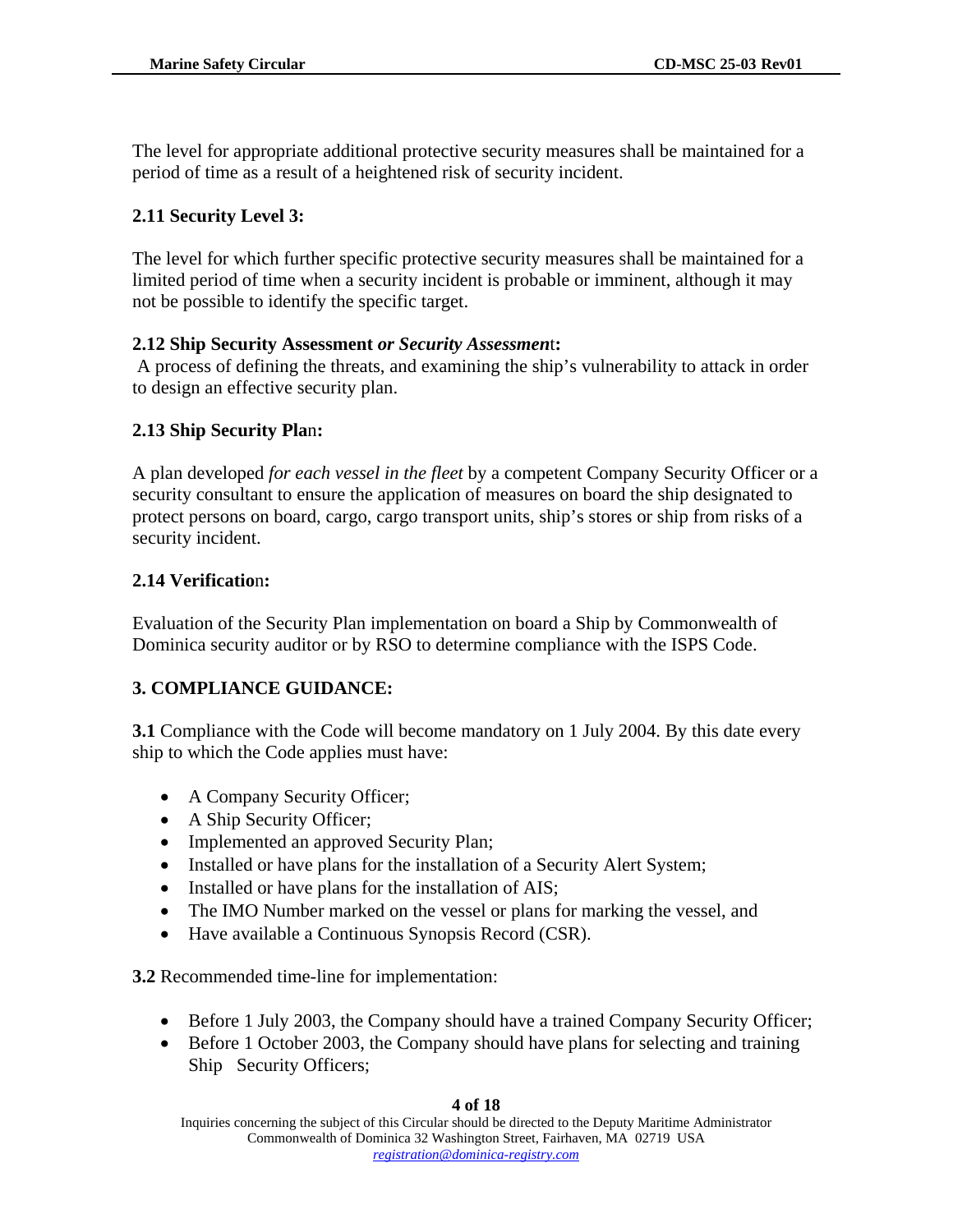- Before 1 February 2004 the Company should have:
	- o Completed the initial vulnerability assessments, and
	- o Drafted a security plan for each vessel.
- Before 1 May 2004, Ship Security Plans should be submitted to the Administration for approval;
- By or before 1 April 2004, the trained Ship Security Officer should be onboard and the approved ship security plan should be implemented. The verification and certification should be scheduled with the Commonwealth of Dominica security auditor or RSO.

## **3.3 Training of CSO and SSO:**

The company is responsible for ensuring that the Company Security Officer and Ship Security Officer receive the appropriate training and that they obtain documentary evidence, which demonstrates satisfactorily education of ship security training. If determined by the company as the best course of action the CSO may also attend a "train the trainer" course so he can train the Ship's Security Officers in their duties.

### **3.4 Using a Security Consultant:**

Companies with adequate resources may decide to train or hire people to develop the required ship security expertise within their organization. Such staff will draft their own Ship's Security Plans and conduct the Ship Security Assessments. However, this is may not be an effective method for companies who do not have the resources to support hiring or setting aside specific staff to develop the company's security program. For such companies, it is recommended to consider the use of security consultants to assist with ISPS implementation. The Administration has examined documents and records as well as conducted interviews of a number of security consultants who offer services to assist companies with developing a security program that meets the ISPS Code. We recommend that before contracting with a security consultant you should ensure that the consultant has contacted the Administration. A company choosing to use security consultants should verify the validity of the information provided by the consultants and their ability to assist the company to comply with the ISPS Code requirements. (ISPS Code Part B paragraph 8 and 9).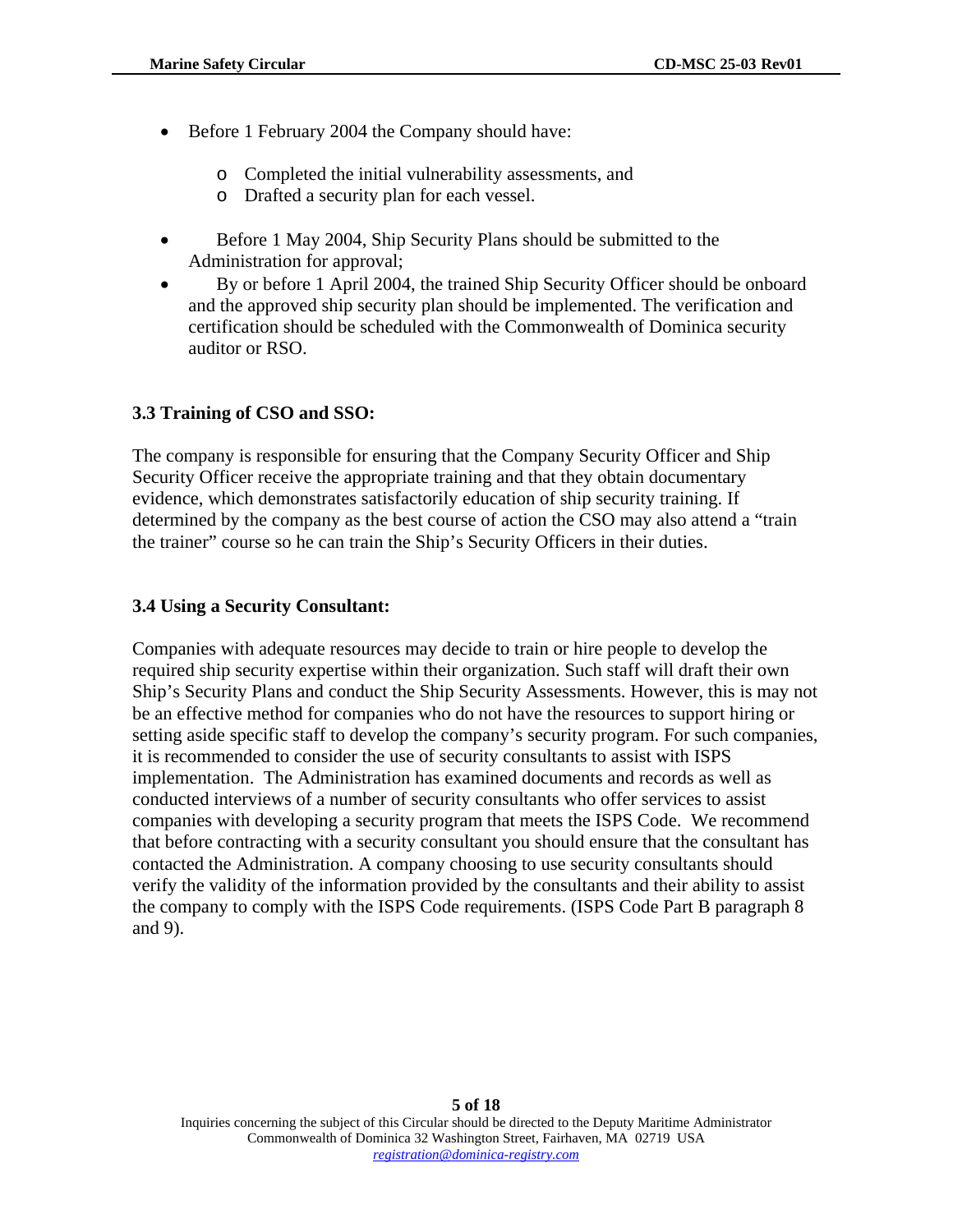### **3.5 Manning:**

As part of the vulnerability assessment, the company should take into account any additional workload, which may result from implementation of the ship security plan and ensure that the ship is sufficiently and effectively manned. The company should consider the need to use contracted personnel for short periods of time to augment the ship's force in order to provide sufficient security.

## **3.6 Ship security plan template:**

We recommend that the Ship's Security Plan be developed using the Commonwealth of Dominica Model Ship Security Plan Guidance and Security Plan Template. This template is designed to be a starting point. Other guidance may be used to develop the plans and to perform the Security Assessment. The security plan should be tailored to suit the needs and culture of your management system. However, to facilitate review, we do ask that the plan developers follow the index provided in the template. The Ship Security Plan Template and Guidance are available to every company security officer and designated person ashore managing a Commonwealth of Dominica flag vessel upon request. The guidance and template will continue to be modified as we gain experience.

### **3.7 Verification Audits and Certification:**

The Administration is taking an active role in the security of ships flying the Commonwealth of Dominica Flag. We will be directly involved in the ISPS Code implementation and will carry out verifications on Commonwealth of Dominica flag ships. However, we also realize that there are clients that may prefer to use a RSO. A company can choose whether to have the Administration or the RSO to conduct the verifications. Companies choosing or interested in using the Dominica security auditors should contact the Administration or the local Commonwealth of Dominica security auditor.

#### **3.8 ISPS and the ISM Code**

Although it is not a requirement, the company should contemplate incorporating the shipboard security requirements into the Company's Safety Management System (SMS).

The Safety Management system should address the following:

- Define the security duties and responsibilities for the Company Security Officer, the Ship's Security Officers and the crew;
- Discuss who will be responsible for organizing security drills and exercises;
- Contain procedures for immediately reporting any noncompliance with the ISPS Code, threats and security incidents to the Administration;
- Defined the maintenance requirements for the Security Equipment;
- Provide for the logging of actions or measures taken to rectify deficiencies and nonconformities noted during Security Assessments and notification of the Administration and the RSO of any corrective actions taken;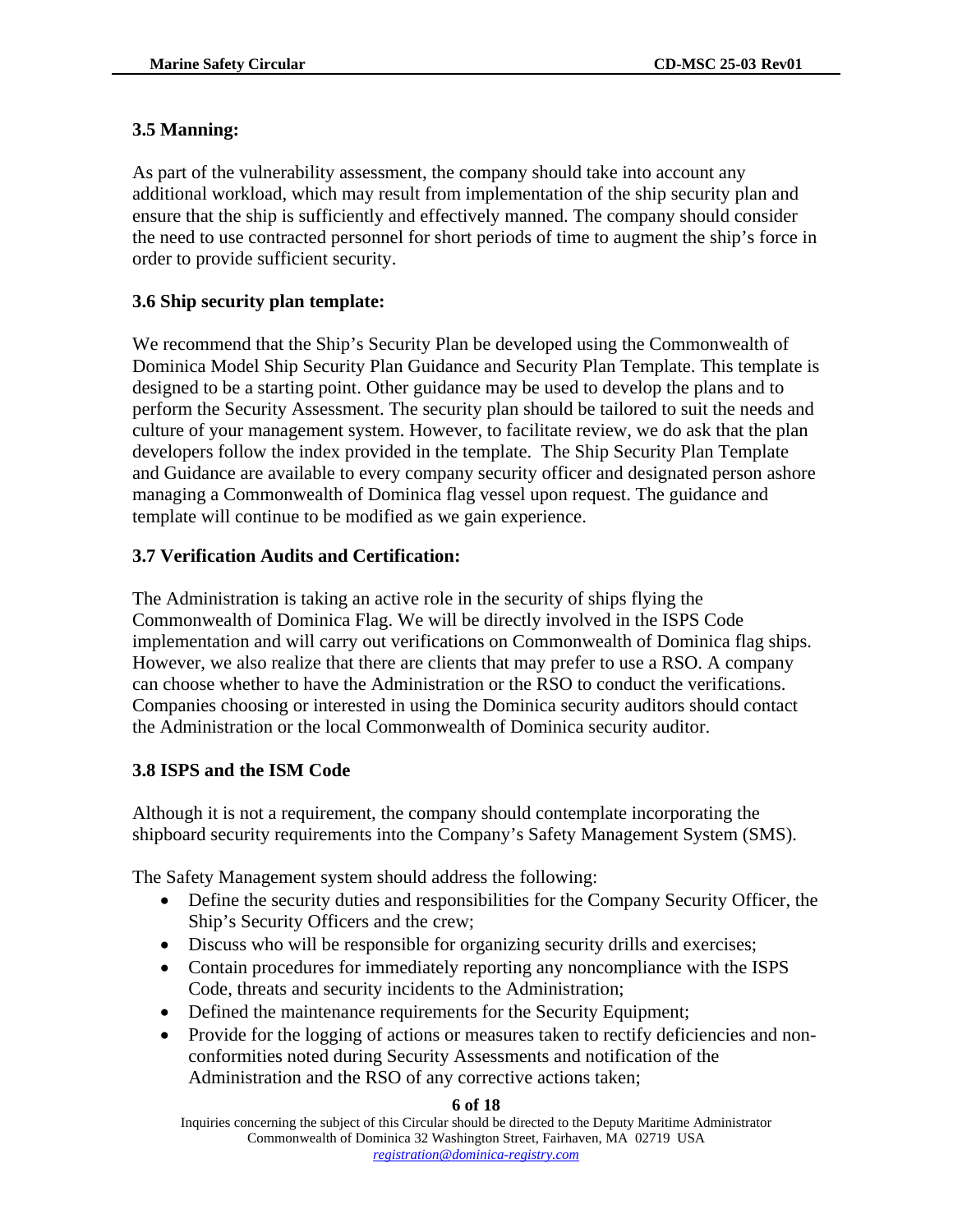• State the company will provide the support necessary to the company security officer, the master and/or the ship security officer to fulfill their duties and responsibilities in accordance with chapter XI-2 and the ISPS Code.

### **3.9 Part B as Mandatory:**

While the Commonwealth of Dominica Administration has not mandated compliance with applicable sections of ISPS Code Part B, companies are advised that Port State Control Authorities in the United States and the European Union may require mandatory compliance with Part B. If a vessel meets the requirements of the applicable sections of Part B, then the Administration will issue an Annex to the ISPS Certificate indicating such compliance in order to facilitate vessel operations. Vessels that desire such an Annex to the ISPS Certificate shall contact the Administration.

#### **3.10 Master Authority:**

The Commonwealth of Dominica Maritime Law defines the Rights and Duties of the Master. The Administration also acknowledges the importance of IMO Resolution A.443 (XI), "Decisions of the Shipmaster with regard to Maritime Safety and Marine Environment Protection". The Ship's Security Plan shall incorporate the elements of both A.443 (XI) and the National Requirements to ensure the Master's authority on board the ship. Therefore, any system of operational control implemented by Company shore based management must allow for the Master's absolute authority and discretion to take whatever action he/she considers to be in the best interest of passengers, crew, and the cargo.

## **4. COMMONWEALTH OF DOMINICA NATIONAL REQUIREMENTS:**

#### **4.1 Compliance Monitoring:**

Compliance with the Code will be closely monitored and enforced by the Administration. Ships that fail to comply with the ISPS Code will be considered in violation of SOLAS and may be prevented from trading.

#### **4.2 Designation of Company Security Officer:**

The owner of each Vessel must provide the Office of the Deputy Commissioner with the name, address, telephone, fax, email, telex numbers and after office hours contact information of the individual(s) in their Company who have been designated as the Company Security Officer.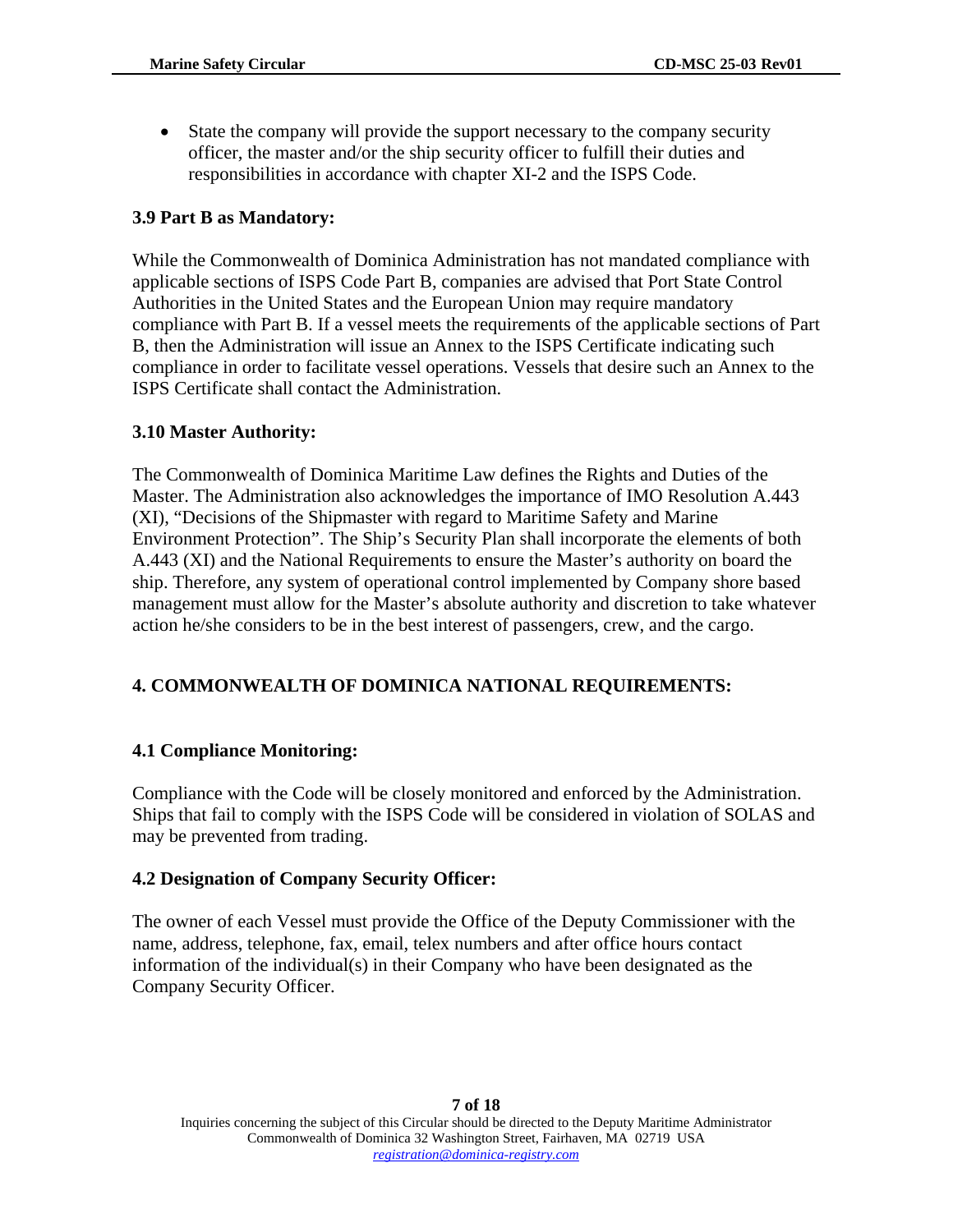### **4.3 Selecting a Ship Security Officer:**

The Company should designate at least one of the senior officers onboard to perform the Ship Security Officer duties. The individual selected should be an experienced member of the crew and shall be trained to fulfill his duty.

### **4.4 Conducting the Security Assessment:**

The Company may use their Company Security Officer, other trained personnel or security consultants to conduct the on-scene Security Assessment. Personnel conducting Security Assessments shall be independent of the activities being assessed unless this is impracticable due to the size and the nature of the Company or of the ship. Specifically, the person conducting the Ship Security Assessment should not be any of the officers or crewmembers permanently assigned or serving onboard the ship.

#### **4.5 Ship Security Assessments:**

(ISPS Code Part A paragraph 8) 4.5.1 The Ship Security Assessment is an essential and integral part of the process of developing and updating the ship security plan. 4.5.2 The Ship Security Assessment shall include an on-scene security survey, which incorporates but is not limited to the following elements:

- Identification of existing security measures, procedures, operations;
- Identification and evaluation of key ship board operations that need protection;
- Identification of possible threats to the key ship board operations and the likelihood of their occurrence, in order to establish and prioritize security measures; and
- Identification of weaknesses, including human factors in the infrastructure, policies and procedures. 4.5.3 The Ship Security Assessment shall be documented, reviewed, accepted and retained on board the ship and with the Company.

#### **4.6 Drafting the ship security plan:**

The Company may choose to create the Ship's Security Plans using their trained Company Security Officer, or they may use a Security Consultant. When using a consultant the company should make sure the plan reflects the company's security and that the companies policies and practices that are achievable. Commonwealth of Dominica security auditors and RSOs cannot assist the Company with developing their Ship Security Plans if they intend to conduct the ship's Verification on behalf of the Administration.

#### **4.7 Fleet Plans and Sister Ships:**

Each vessel shall have an individual plan tailored to its Security Assessment. However, there will be information in each ship's plan that will be the same for all of the ships in the company's fleet, for vessels on the same trade route and for sister ships operating in the same trade. The Security Assessment for the first ship can be used as a model for each of

**8 of 18**  Inquiries concerning the subject of this Circular should be directed to the Deputy Maritime Administrator Commonwealth of Dominica 32 Washington Street, Fairhaven, MA 02719 USA *registration@dominica-registry.com* Ì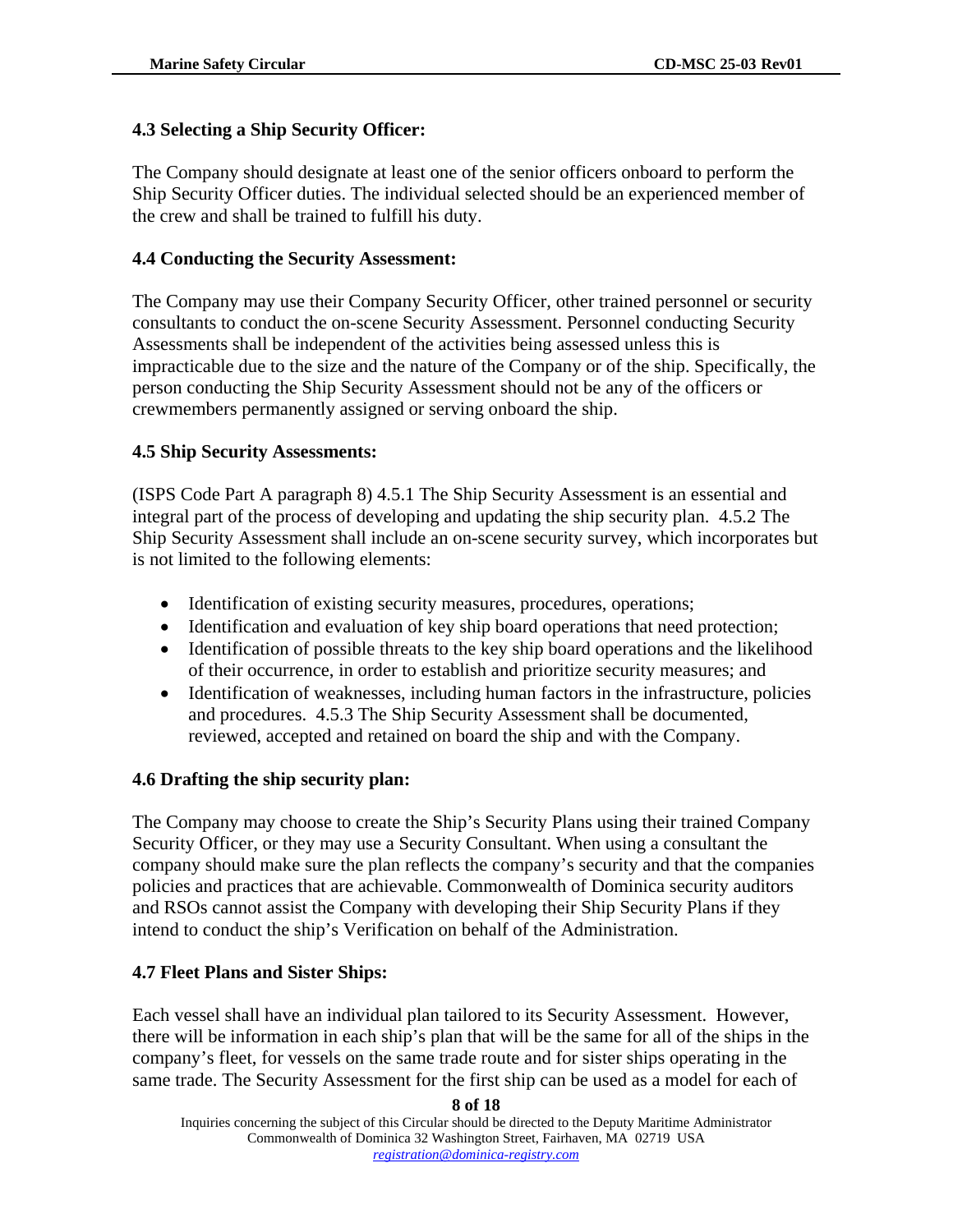the other ships engaged in the same trade on the same routes. In such a case only the ship's specific variations need be addressed during the on-scene Security Assessment.

### **4.8 Declaration of Security:**

The Ship's Security Plan shall reflect the Administration's requirement that the Ship's Security Officer shall complete a Declaration of Security as described in the ISPS Code Part A paragraph 5 and *when deemed necessary by the Master or SSO.* 

The Administrations requires the completed Declaration of Security to be kept onboard for *one year* or for the last 10 Ports visited, whichever comes first.

### **4.9 Language:**

All ship Security Plans shall be written in English and the working language of the crew if other than English.

### **4.10 Security plan approval:**

All plans will be approved by the Administration. The company shall submit a single hard copy of each ship's security plan to the Administration for approval. All plans shall include the current Security Assessment that forms the basis of the plan, or the amendments.

## **4.11 Sending the Security plan in a secured manner:**

The plan shall be mailed to the following:

Commonwealth of Dominica Maritime Administration Office of the Deputy Administrator for Maritime Affairs 32 Washington Street Fairhaven, Massachusetts 02719 e-mail: edawicki@dominica-registry.com

A courier service, which has a tracking facility, must be used. It shall be sent in a sealed envelope or box inside the shipping container supplied by the courier service. The company sending the Ship's Security Plan shall send an email or fax to [edawicki@dominica](mailto:edawicki@dominica-registry.com)[registry.com](mailto:edawicki@dominica-registry.com) or 508-992-7120 stating the date the plan was sent, the contact information for the courier service and the tracking number. The Administration will follow a similar process in returning the plan.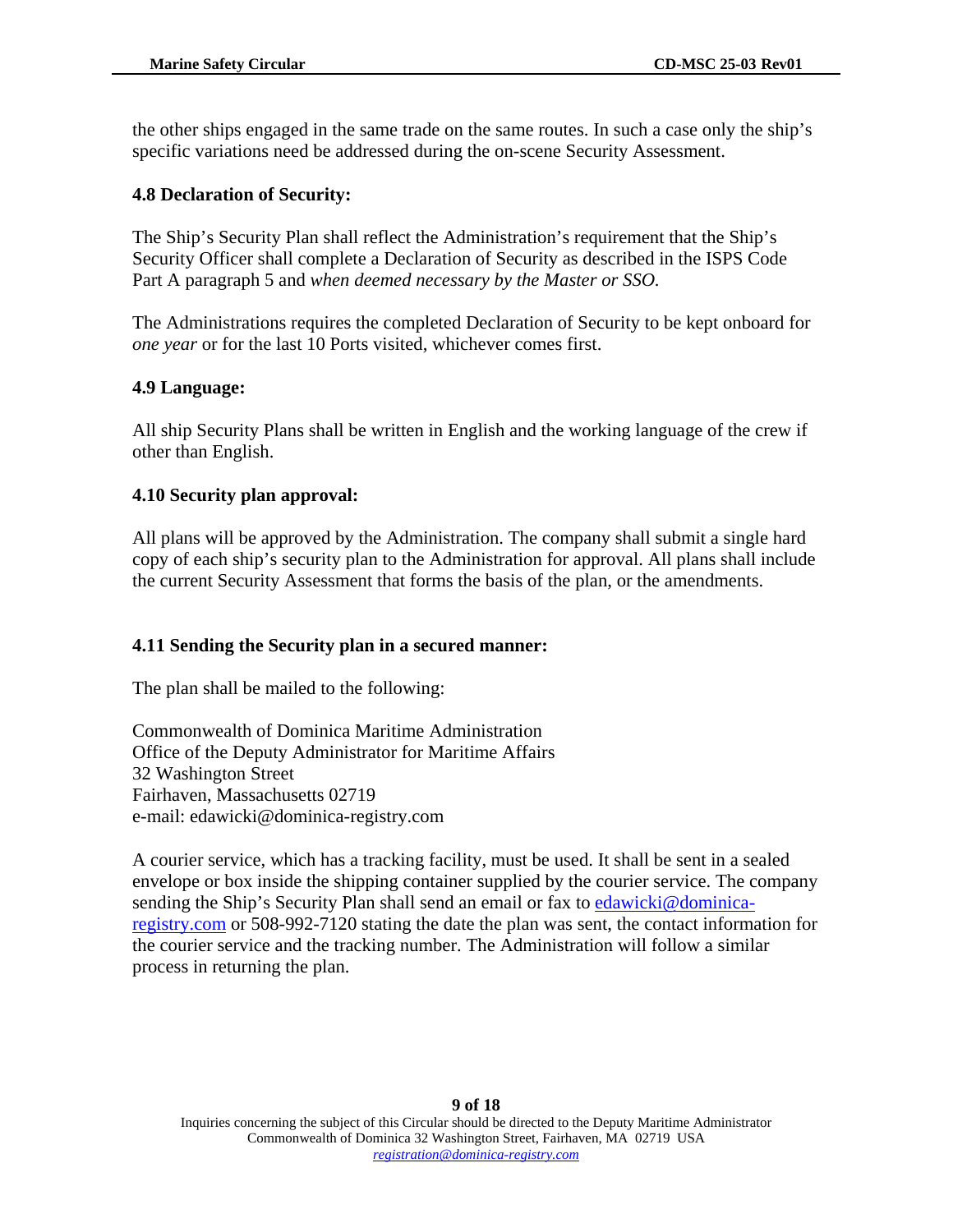### **4.12 Alterations to the approved plan:**

When approving the Ship Security Plan, the Administration will determine which sections of the plan, if any that will not require prior approval by the Administration. Any other amendments to the approved security plan or changes to installed security equipment identified in the approved plan shall not be implemented without approval. Such changes shall be at least as effective as those measures prescribed in chapter XI-2, Part A and the applicable sections of Part B of the ISPS Code. The nature of the changes to the ship security plan or the security equipment that have been specifically approved by the Administration shall be clearly documented in the plan. This approval shall be available on board and shall be presented together with the International Ship Security Certificate (or the Interim International Ship Security Certificate).

#### **4.13 Electronic Format:**

The Ship Security Plan may be maintained by the company and aboard their ships in an electronic format. In such a case, it shall be protected by procedures aimed at preventing its unauthorized deletion, destruction or amendment. The Company must send one hard copy for approval accompanied with the electronic version.

### **4.14 Security of the Plan:**

The Plan shall be protected from unauthorized use or exposure. The Company Security Officer and the Ship's Security Officer are responsible for the security of the plan. The Company Security Officer will determine which parts of the plan shall be available to the crew and which items are to kept confidential, taking in consideration the following:

- Identification of the restricted areas;
- Procedures for responding to security threats;
- Procedures for responding to security instructions from contracting governments or administrations when setting security level 2 and level 3;
- Duties of shipboard personnel assigned security duties;
- Procedures for ensuring the inspection, testing, calibration and maintenance of security equipment on board;
- The location of the Ship Security Alert activation switches;
- Guidance or instructions on the use of the ship security alert system, including testing activation, deactivation and resetting and the methods for limiting false alerts.

#### **4.15 Company Security Exercises:**

The Administration may want to participate in your Company Security Exercises to evaluate the effectiveness of the Plan and the interaction of the Company Security Officer with the Security Plan. The Company Security Officer, when requested by the Administration, will provide the following information: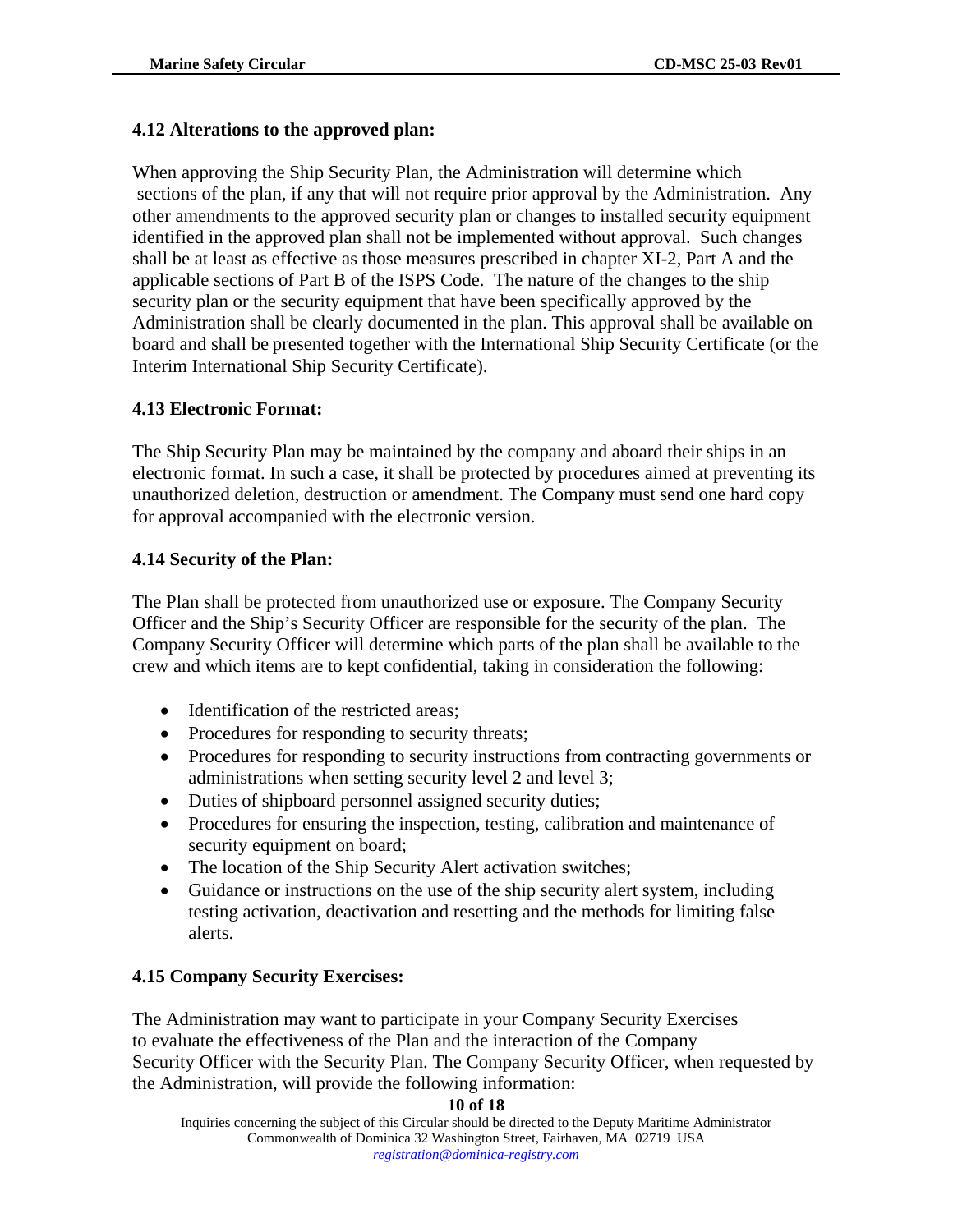- The date of the exercise:
- The name of the Ship;
- The place where the exercise will take place, and
- The type of exercise.

## **4.16 Planning the Verification:**

The Commonwealth of Dominica security auditor or the RSO will prepare the verification plan in consultation with the Company Security Officer. 4.16.1 The verification plan shall be sufficiently flexible to permit changes based on information gathered during the verification. 4.16.2. The verification plan shall include the following elements:

- Objectives and scope;
- Findings after review of the Security Plan;
- Identification of Company and Ship Security Officer;
- Identification of reference documents such as the applicable Code, Threat Assessment, Ship Security Assessment;
- Identification of auditor's qualifications;
- Dates and places where the verification will be conducted;
- The expected time and duration for each activity;
- The schedule of meetings to be held with the Company; and Confidentiality requirements. The Verification plan shall be part of the report, which will be provided to the Administration for final review.

# **4.17 Verification:**

Only the Commonwealth of Dominica security auditor or the RSO are approved to conduct verifications on behalf of the Administration as follows:

- The Commonwealth of Dominica security auditor or the RSO cannot provide ISPS Code verification on a Commonwealth of Dominica ship in which any of its subsidiaries or commonly owned affiliates have performed Ship Security Assessments or prepared ship security plan for that ship;
- The company must contact the Administration or RSO to arrange for the initial verification. Failure to conduct the initial verification will be considered a violation of SOLAS and the ship may be prevented from trading;
- No verification shall be conducted if the document review of the Ship Security Plan indicates that the Ship Security Assessment conducted by the Company Security Officer or his contracted Security Consultant does not meet the requirements of the ISPS Code;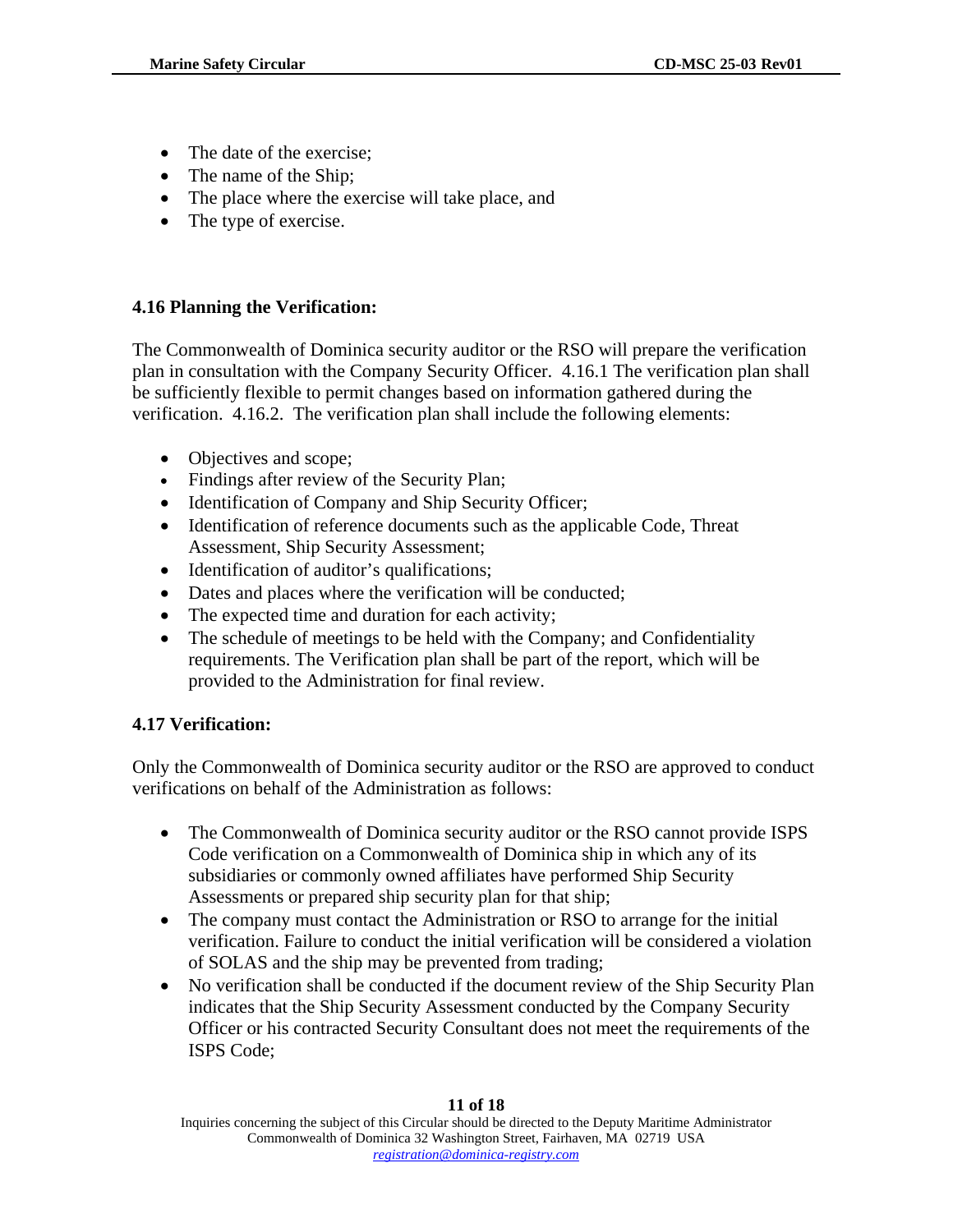• The implementation period required before security Verification can be carried out should be 2 months.

#### **4.18 Minor Deficiencies and Additional Verifications:**

**4.18.1:** An ISSP Certificate may be issued despite the identification of minor ISPS Code deficiencies. Minor deficiencies identified by the Commonwealth of Dominica security auditor or RSO shall be reported to the Administration and documented as ISM Code nonconformities. Failure to correct the deficiencies within the specified time limit may result in the withdrawal of the ISSP Certificate and the Safety Management Certificate.

**4.18.2:** The Administration retains the right to conduct verification and inspection activities independent of or in concert with those of a RSO in order to verify proper implementation, application, and enforcement of the provisions of the ISPS Code.

### **4.19 Certification:**

An International Ship Security Certificate (ISSC) shall be issued to each ship following a satisfactory Verification either by the Commonwealth of Dominica security auditor or a RSO working on behalf of the Administration.

**4.19.1:** The ISSC will not be issued until all major deficiencies in the implementation or the plan itself have been rectified.

**4.19.2:** The ISSC may be issued for a period of up to five years. It may be issued for a shorter period of time if the Company wants to harmonize the certificate with the SMC.

**4.19.3:** The validity of the Certificate is subject to at least one intermediate verification (by the RSO or the Administration) between the dates of second and third anniversary of the issuance of the ISSC. If the Certificate is issued for a period of less than three years the verification will be conducted upon the renewal assessment and an intermediate verification will not be required.

**4.19.4:** The Company is responsible for conducting an internal security audit each year on each ship to assess the functioning and effectiveness of the Ship Security Plan on board. This can be done in concert with the internal ISM audit.

**4.19.5:** Re-issuance of the International Ship Security Certificate is contingent upon the satisfactory verification of the effectiveness of the Ship's Security Plan in meeting the objectives specified by the ISPS Code.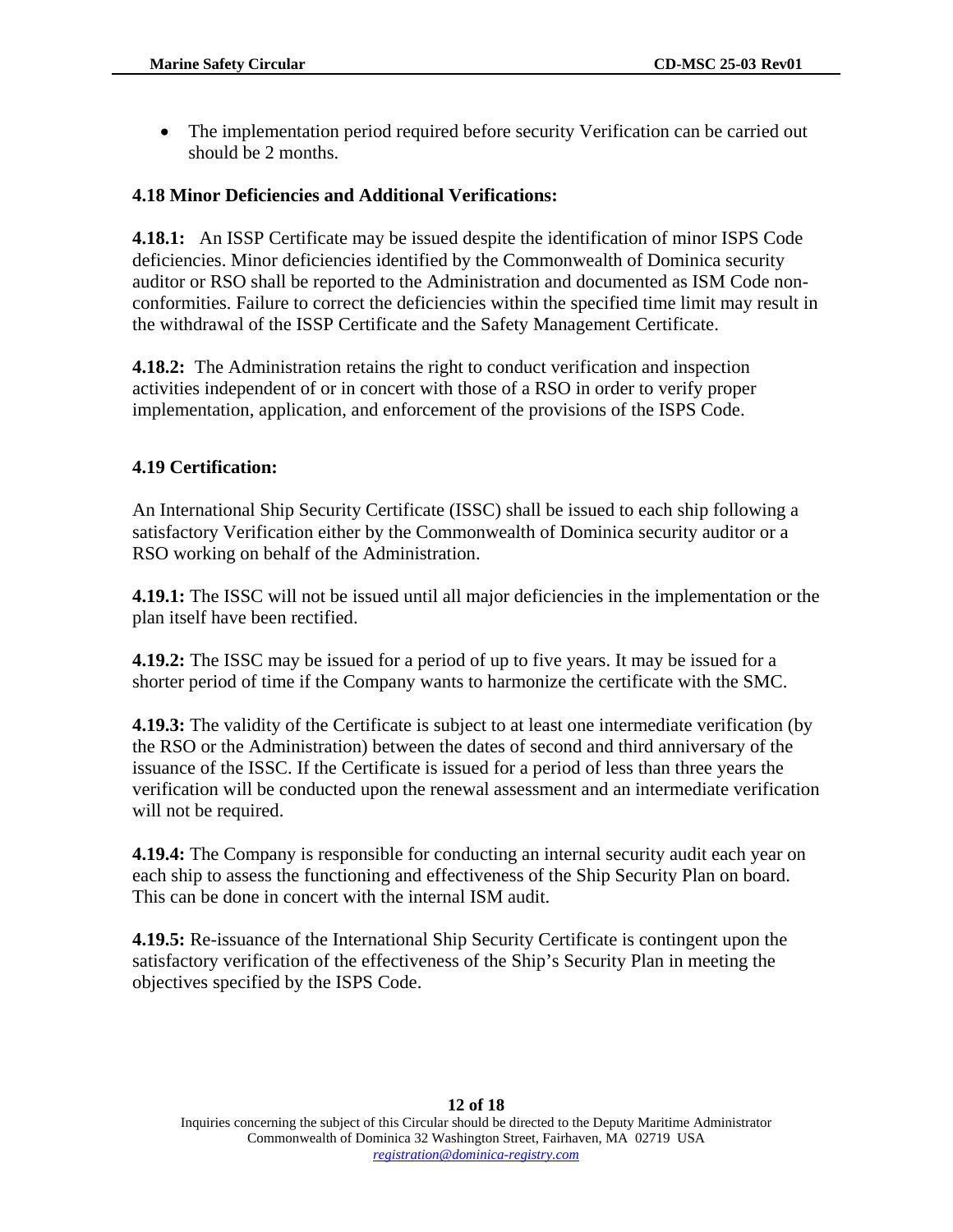## **4.20 Interim Certification:**

**4.20.1:** Interim Commonwealth of Dominica International Ship Security Certificates may only be issued to the following vessels, after 1 July 2004, provided the Administration or RSO acting on behalf of the Administration is satisfied the ship is in compliance with the ISPS Code:

- New ships on delivery;
- Existing ships on reactivation;
- Transfer from another Flag, or
- A Company takes on responsibility for the operation of a ship which is new to the Company.

**4.20.2:** The Interim International Ship Security Certificate may only be issued by the Administration or the RSO after the following verifications by the Commonwealth of Dominica security auditor or RSO respectively:

- The Ship has an Approved Security Plan on board;
- The Company Security Officer has been designated;
- The Ship Security Officer has been designated;
- The Master and relevant senior officers are familiar with their Security Duties;
- The crew has received security training before the vessel gets underway;
- The required records have been started and will be maintained;
- Security instructions which the Company has identified as essential to be provided to the Master prior to the Vessel's first voyage under Commonwealth of Dominica flag have, in fact, been given to the Master; and
- There is a plan to conduct a full Verification within three months.

**4.20.3:** Prior to the expiration of the Interim International Ship Security Certificates, the RSO or the Administration should issue full term International Ship Security Certificates upon satisfactory evidence that the Ship's Security Plan has been implemented on board the ship.

**4.20.4:** Vessels unable to comply with the two months implementation period as specified in 4.17 due to change of ownership or management shall contact the Administration. Determination of interim certification prior to 1 July 2004 will be made on a case-by-case basis.

## **4.21 Exemptions and Dispensations:**

All vessels to which the ISPS Code complies must obtain certification prior to 1 July 2004. The Administration will not grant exemptions in order to extend this deadline. The Administration will not consider issuing dispensations. Companies are advised that Port State Control Authorities may prohibit entry into port any vessel with such a dispensation.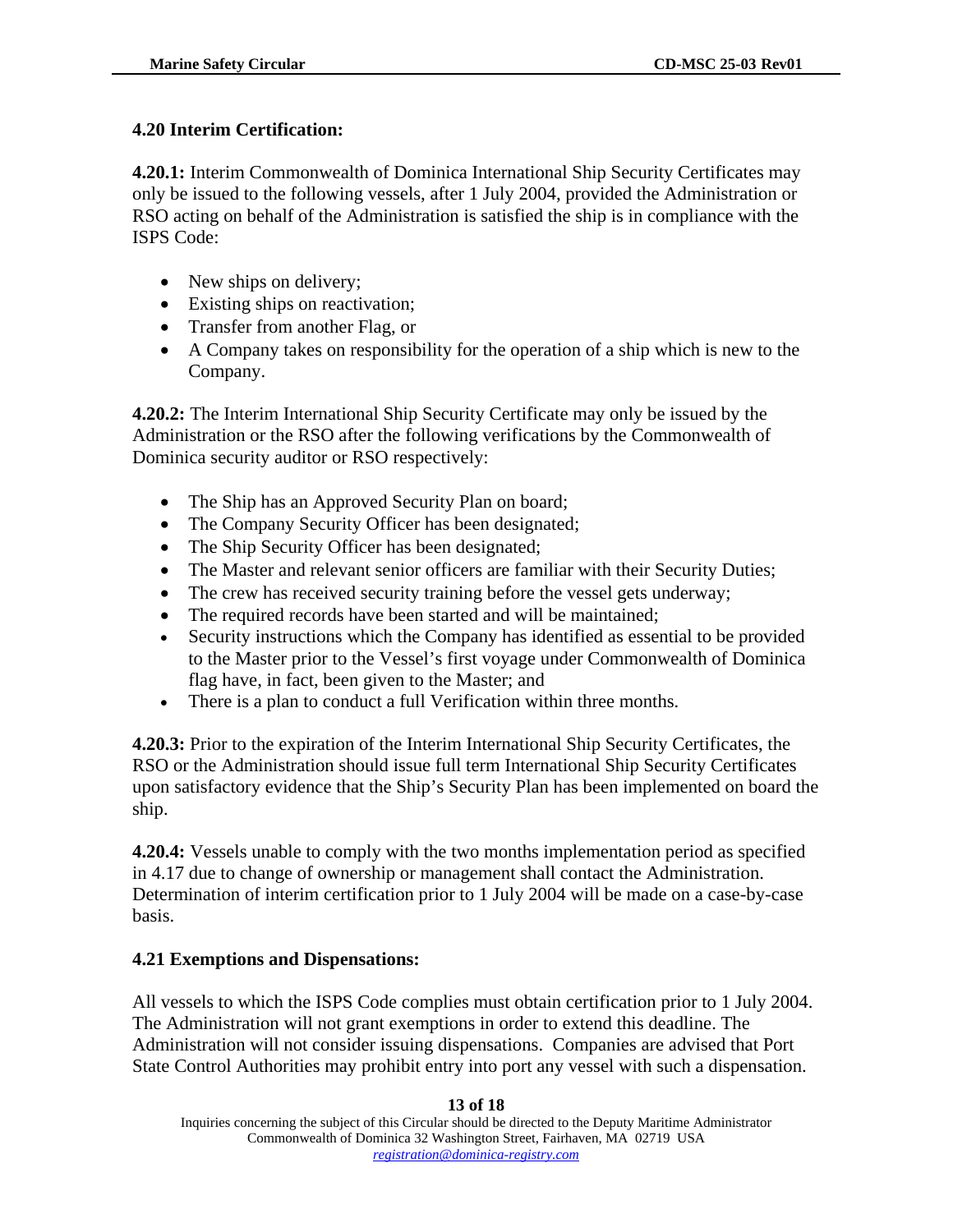### **5. NONCOMPLIANCE WITH THE ISPS CODE**

### **5.1 Certificate Withdrawal:**

ISPS Certificates may only be withdrawn at the determination of the Administration. Cause for certificate withdrawal may include but is not limited to the following deficiencies:

- Failure to coordinate and conduct the periodic or intermediate verifications;
- The information on the CSR is not correct;
- The Company's Security Officer fails to ensure compliance of a vessel;
- The Ship's failure to maintain its Ship's Security Plan in compliance with requirements of the ISPS Code;
- Deviations or defects related to the ISPS Code requirements which remain uncorrected beyond their due date, and
- The recommendation of the RSO or Commonwealth of Dominica Security Auditor based upon evidence of the vessel's noncompliance with the code.

### **5.2 Appeals:**

In the event a Company disagrees with a determination made by the Commonwealth of Dominica security auditor or the RSO, the Company Security Officer may make a direct appeal to the Administration. The final determination will be based upon both the substance of the appeal and the recommendations of the Commonwealth of Dominica security auditor or the RSO.

#### **6. Alternative Security Agreements:**

At the request of the vessel's operators the Administration will conclude Alternative Security Agreements with other Contracting Governments for vessels engaged upon limited short International voyages, usually on fixed routes between ports that must also be party to the agreement. As part of the agreement, Liberia or one of the other contracting governments signing the report shall agree to inform other Contracting Government which may be affected by providing a notice to the appropriate subcommittee at IMO. In no case, shall such agreement compromise the level of security of other ships, port facilities not covered by this agreement. Ships covered by such an agreement, may not engage in ship-toship activities with ships not covered by said agreement. Such agreements shall be reviewed by this Administration annually or earlier if the need arises and shall be reviewed by all parties at least every five years. It is the vessel's operator responsibility for working with the other contracting government to develop the first draft of the agreement for signature.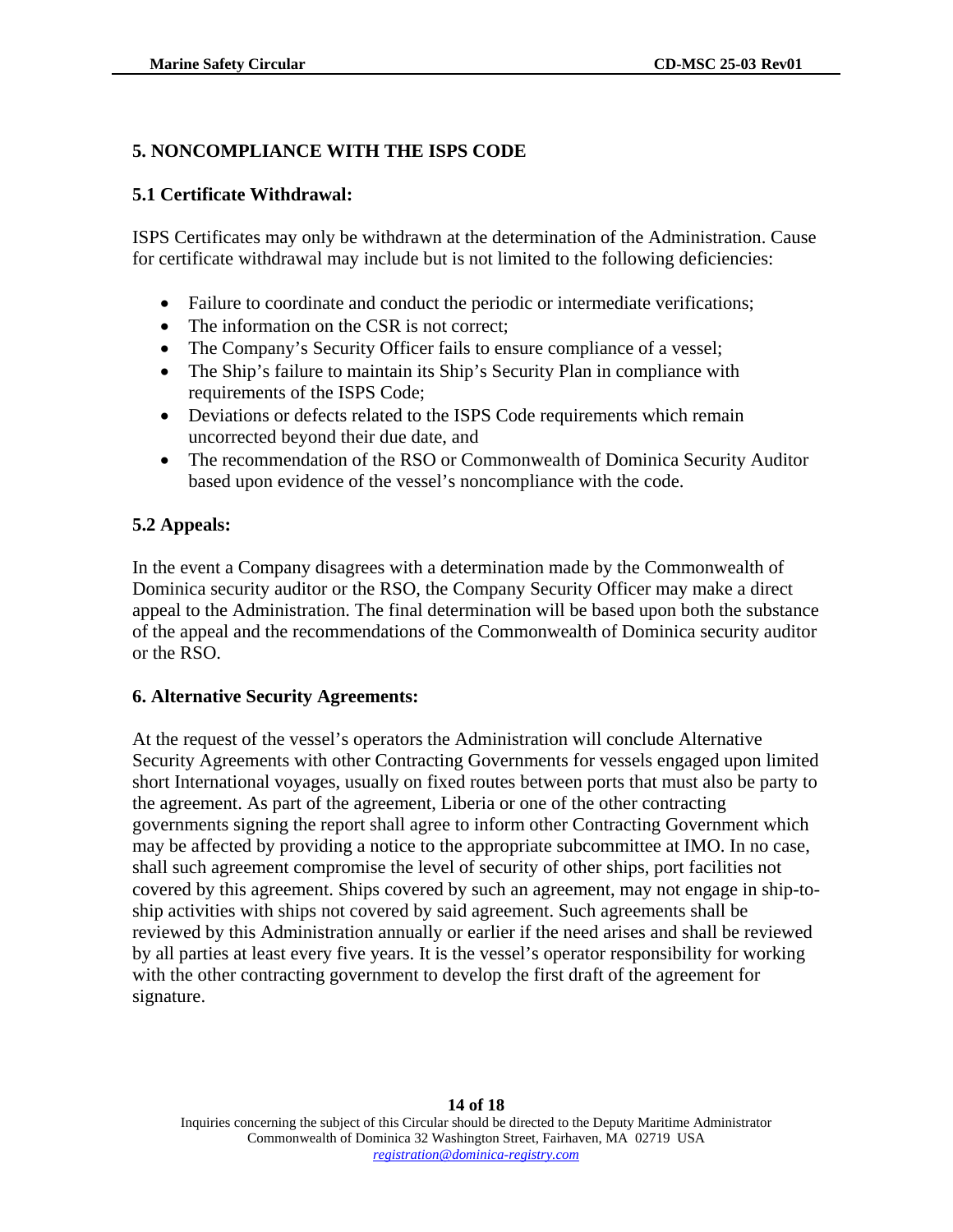## **7. PORT AND COASTAL AUTHORITES:**

### **7.1 Interaction:**

The Company Security Officer and Ship's Security Officers are encouraged to contact the Port Facility Security Officer and develop a close working relationship.

### **7.2 Differences in the Security levels set:**

If the ship is at a security level, which is different from that of the Port or Coastal State Authority's, then the ship will set the higher security level of the two. If the Ship Security level is higher than the Port's Security level the Ship Security Officer will notify the Company Security Officer. The CSO should provide this information to the PFSO with any background information that he has available.

## **7.3 Report of Port Facility Security defects:**

When a Ship Security officer has determined that there is a problem with the port's Security Program, he is to report the problem to the Master. Once the Master determines that this is a defect that cannot be resolved with the local port authorities, he will report to the Company Security Officer. The CSO shall contact the Administration if assistance in obtaining a resolution is needed.

### **7.4 Report of Ship Security defects:**

When a Port State inspector has determined that there is a problem with the Ship's Security Plan or the implementation of the plan on board a ship, the Master is to report the problem to the Company Security Officer. The CSO shall notify the Administration.

## **8. TECHNICAL AND EQUIPMENT REQUIREMENTS:**

#### **8.1 Ship Identification Number:**

(SOLAS Chapter XI-1 Regulation3**):** The ships identification number (IMO number) shall be permanently marked on the vessel in accordance with the regulations. It will include the letters IMO in front of the number (IMO1234567).

**8.1.1:** The permanent marking will be plainly visible, clear of any other markings on the hull and shall be painted in a contrasting color.

**8.1.2:** The markings shall be made by raised lettering or by cutting it in or by center punching it or by any other equivalent method that ensures the marking is not easily expunged.

**8.1.3:** On ships constructed of material other then steel or metal, the Administration shall have to approve the method of permanently marking.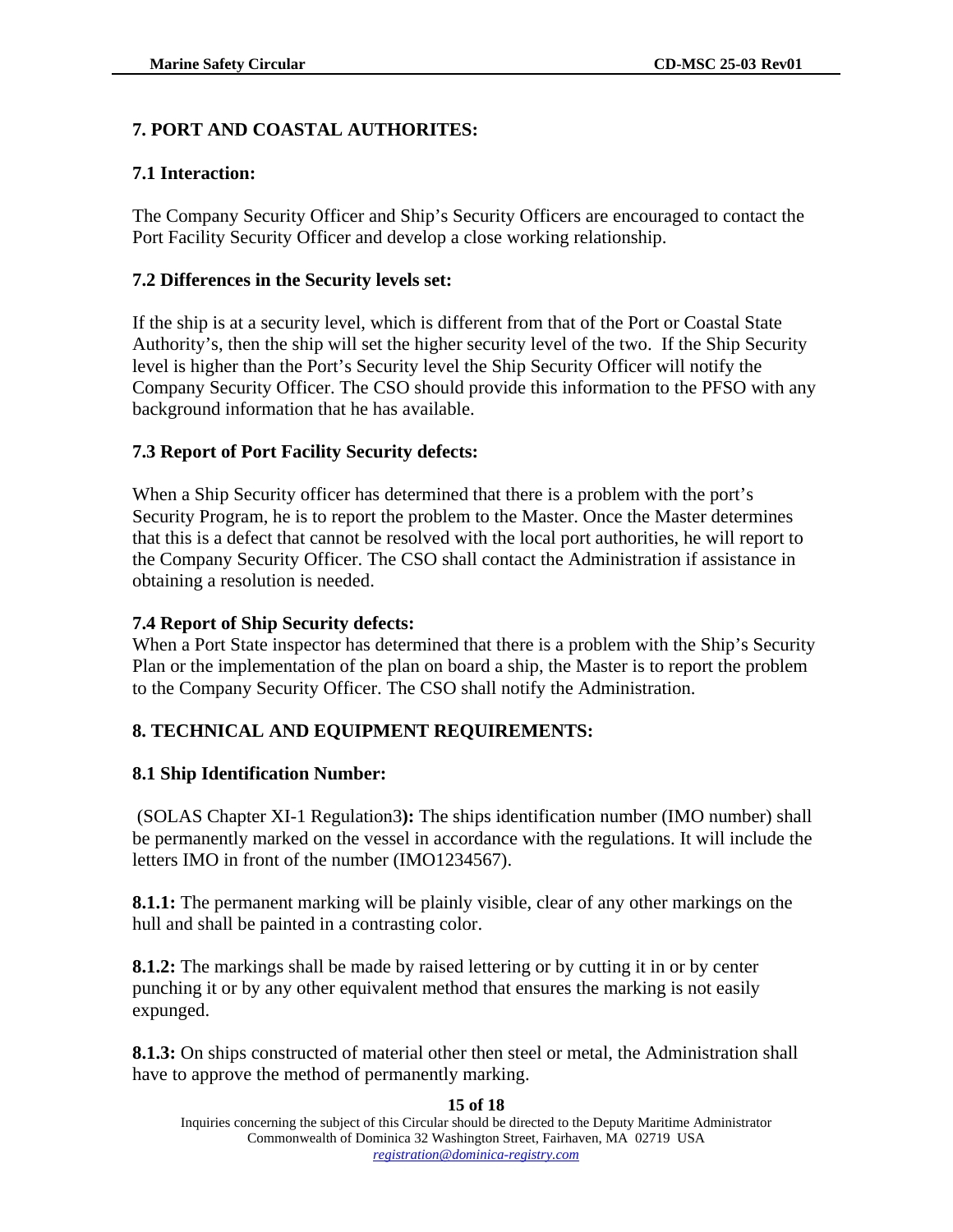**8.1.4:** If the number has been marked on the hull and one of the transverse bulkheads before these requirements were issued and is still in compliance with the ISPS code it will be accepted to the Administration.

# **8.2 Automatic Identification System (AIS):**

All Commonwealth of Dominica Flag Ships engaged in international voyages are required to have an Automatic Identification System installed in accordance with SOLAS Chapter V Regulation 19.2.

**8.2.1:** The AIS Equipment installation shall be approved by the vessel's Classification Society or by the Administration by:

## **Type of vessel Compliance date:**

- Passenger Ships Not later then 1 July 2003;
- Tankers of 500 GRT and upwards Not later then first safety equipment survey on or after 1 July 2003;
- Ships other then Passenger and Tankers of 300 GRT but less then 50,000 GRT Not later then first safety equipment survey after 1 July 2004 But before 31 December 2004 (whichever occurs earlier);
- Ships other then Passenger and Tankers of 50,000 GRT and upwards Not later then 1 July 2004;
- All new construction on or after 1 July 2004

**8.2.2:** If an AIS has not been installed on the ship before the International Ship Security Plan verification has been completed and it is not required to be installed until after 1 July 2004, the International Ship Security Certificate will be issued and remark will state the fact that the AIS has not been installed and the date the installation is required as defined in 8.2.1 above.

## **8.3 Continuous Synopsis Record (CSR):**

(SOLAS Chapter XI-1 Regulation 5) All vessels are required to maintain a Continuous Synopsis Record, which includes a history of ownership and management of the ship. The Administration will provide all operators of Commonwealth of Dominica Ships with a form that lists the information on record regarding every ship in the Commonwealth of Dominica fleet. The Administration will maintain the record for Commonwealth of Dominica ships as long as they remain in the registry. The vessel operator is responsible for keeping the Administration informed of any changes regarding this record. Failure to keep the Administration informed is cause for removing the International Ship Security Certificate.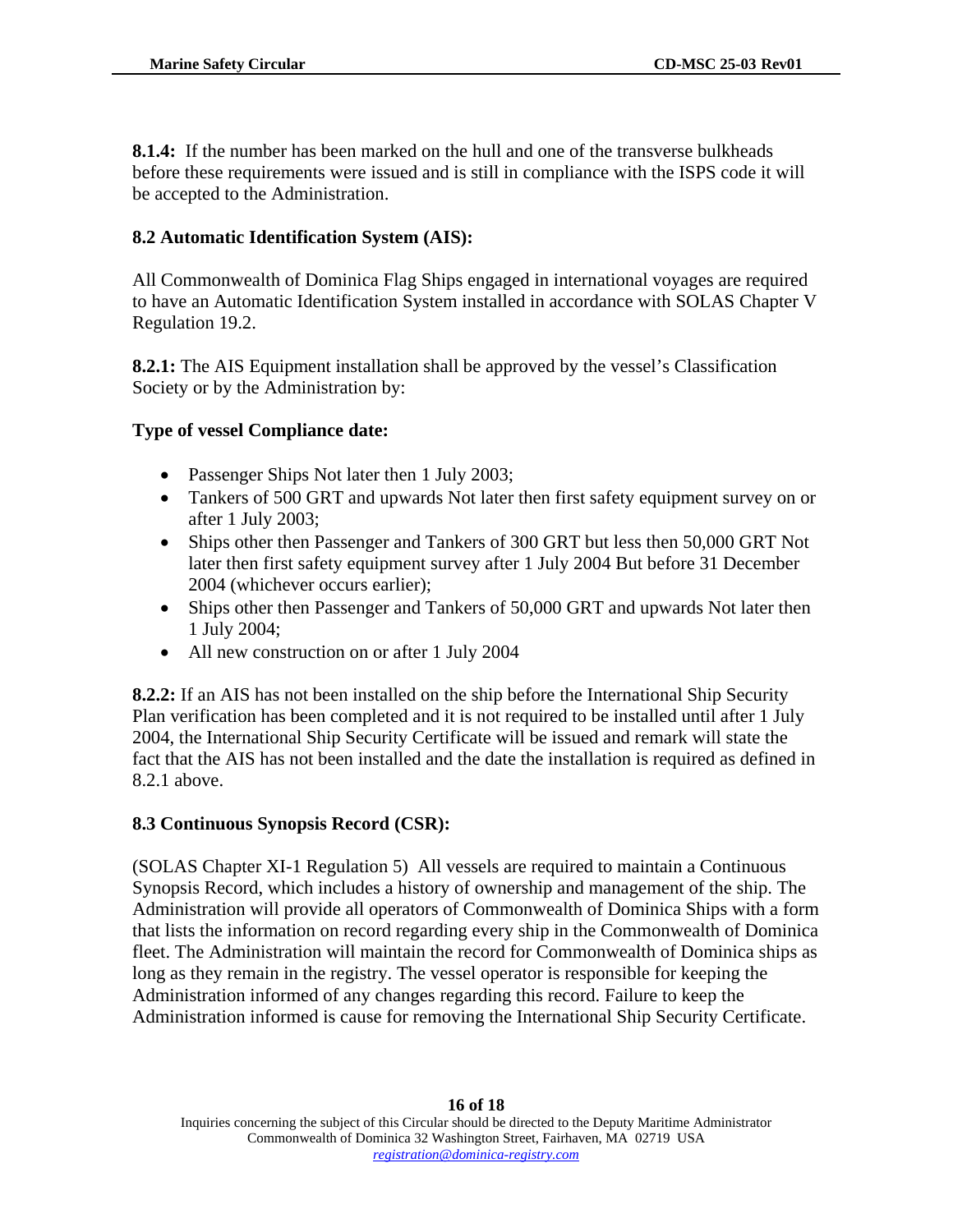#### **8.4 Ship's Security Alert:**

(SOLAS Chapter X1-2 Regulation 6) All ships shall have a ship's security alert system installed to the satisfaction of the vessel's classification society by:

#### **Type of vessel Constructed Compliance date:**

- All ships constructed on or after 1 July 2004 on or after 1 July 2004;
- The following High-speed craft of 500 gross tonnage and upwards;
- Passenger Ships, Oil tankers, Chemical tankers, Gas carriers, Bulk carriers, Cargo Before 1 July 2004 Not later then first survey of radio the installation after 1 July 2004;
- Other cargo ships of 500 gross tonnage and upwards and Mobile offshore drilling units Before 1 July 2004 Not later then first survey of radio the installation after 1 July 2006

**8.4.1:** If the ship has not installed a Ship's Security Alert System on or before the International Ship Security Plan verification has been completed and it is not required to be installed until after 1 July 2004, the International Ship Security Certificate will be issued and remark will state the fact that the equipment has not been installed and the date the installation is required as defined in 8.4 above.

## **9. ADMINISTRATION'S PROGRAM FOR SETTING SECURITY LEVELS:**

#### **9.1 Guidance:**

The Administration has developed a program for setting security levels and is working on a system to provide guidance and security alerts to all CSO's through Email, fax, and direct contact to the vessels as appropriate. Higher security levels will indicate greater likelihood of occurrence of a security incident. The Administration will consider the following when setting the appropriate security level:

- The degree that the threat information is credible;
- The degree that the threat information is corroborated;
- The degree that the threat information is specific or imminent; and
- The potential consequences of such a security incident.
- The relevantly of the information to the vessel's operating area.

#### **9.2 Instructions:**

When setting levels 2 or 3, the Administration shall provide appropriate instructions and shall provide related information to specific ships, companies and other Contracting Governments as appropriate.